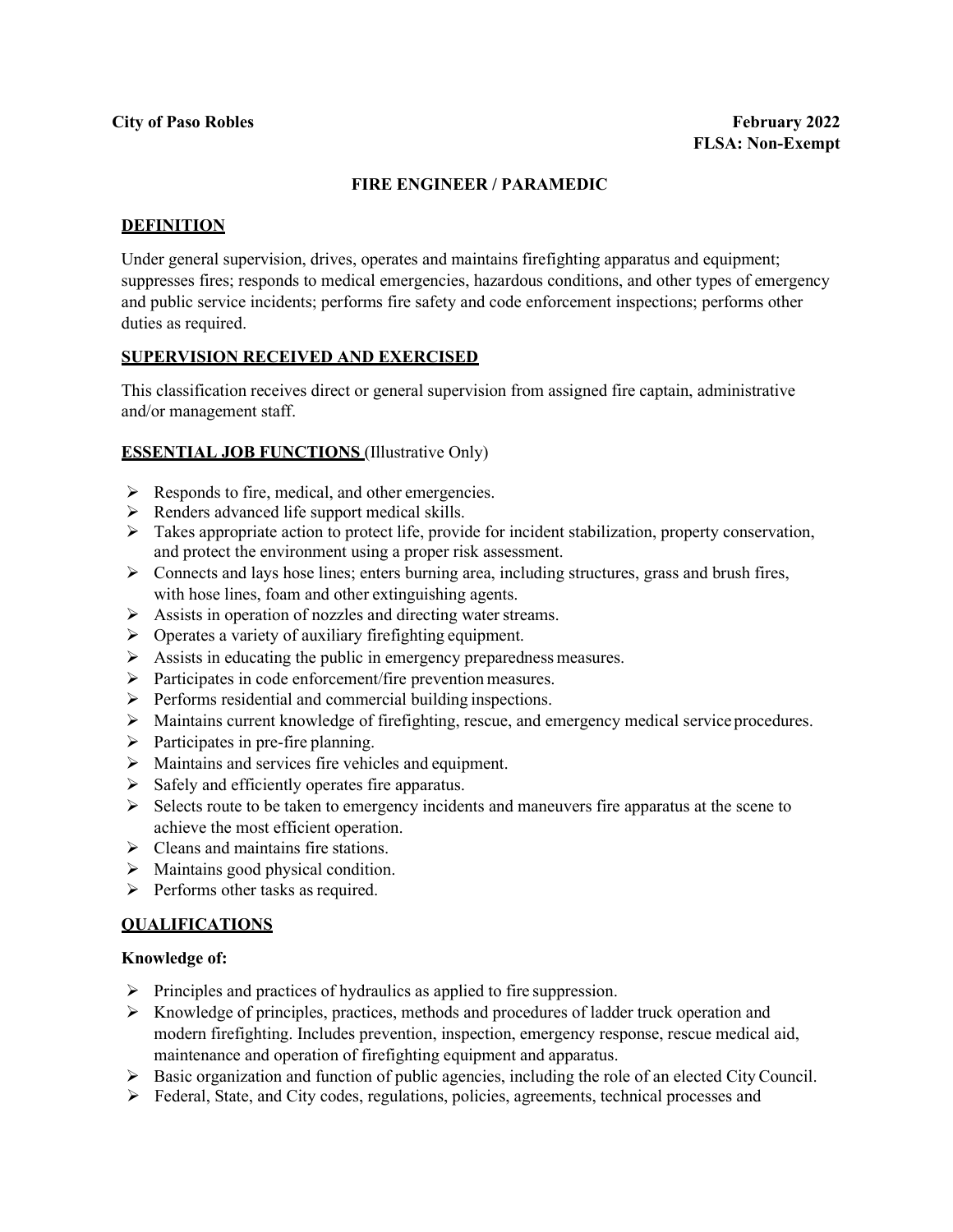procedures related to City and departmental activities.

- $\triangleright$  City geography, including street names and numbers, and the location of fire hydrants.
- $\triangleright$  The operation and maintenance of heavy-duty aerial ladders and trucks.
- $\triangleright$  Applicable laws, rules and regulations, including those governing the operation of emergency vehicles.
- $\triangleright$  Standard office administrative practices and procedures, including the use of standard office equipment.
- $\triangleright$  Business letter writing, techniques for preparing informational materials and the standard format for reports, correspondence, and other written materials.
- $\triangleright$  English usage, spelling, grammar, and punctuation.
- $\triangleright$  Computer applications related to the work, including word processing, database, and spreadsheet applications.
- $\triangleright$  Records management principles and practices.
- $\triangleright$  Principles and practices of management and supervision.
- $\triangleright$  Occupational safety and health rules and regulations.
- $\triangleright$  Techniques for providing a high level of customer service to the public, representatives of other agencies, and City staff, in person and over the telephone.

#### **Skill in:**

- Operating and maintaining firefighting equipment and apparatus.
- $\triangleright$  Rendering emergency medical care at the paramedic level.
- Maintaining sound judgment, remaining calm, and making decisions in emergency situations.
- $\triangleright$  Compiling information from varied sources and preparing accurate records and reports.
- Composing correspondence, informational materials and reports independently or from brief instructions.
- $\triangleright$  Making accurate arithmetic and statistical calculations.
- $\triangleright$  Using English effectively to communicate in person, over the telephone and in writing.
- $\triangleright$  Using initiative and independent judgment within established policy and procedural guidelines.
- $\triangleright$  Organizing own work, initiating processes, coordinating projects, setting priorities, meeting critical deadlines, and following up on assignments with a minimum of direction.
- $\triangleright$  Taking a proactive approach to customer service issues.
- $\triangleright$  Data entry into standard computer formats and producing correspondence and reports with speed and accuracy sufficient to perform assigned work.
- $\triangleright$  Establishing and maintaining effective working relationships with those contacted in the course of the work.

#### **Education and Experience:**

High school graduation or equivalent.

Minimum 18 months of broad and increasingly responsible experience as a paid, full-time firefighter.

Successful completion of the Paso Robles Fire and Emergency Services Engineer Task Book or one year paid, full-time prior experience in the rank of Fire Engineer or Acting Engineer.

### **Licenses and Certifications:**

- $\triangleright$  State Firefighter I Certificate
- Valid California and/or National Registry Paramedic License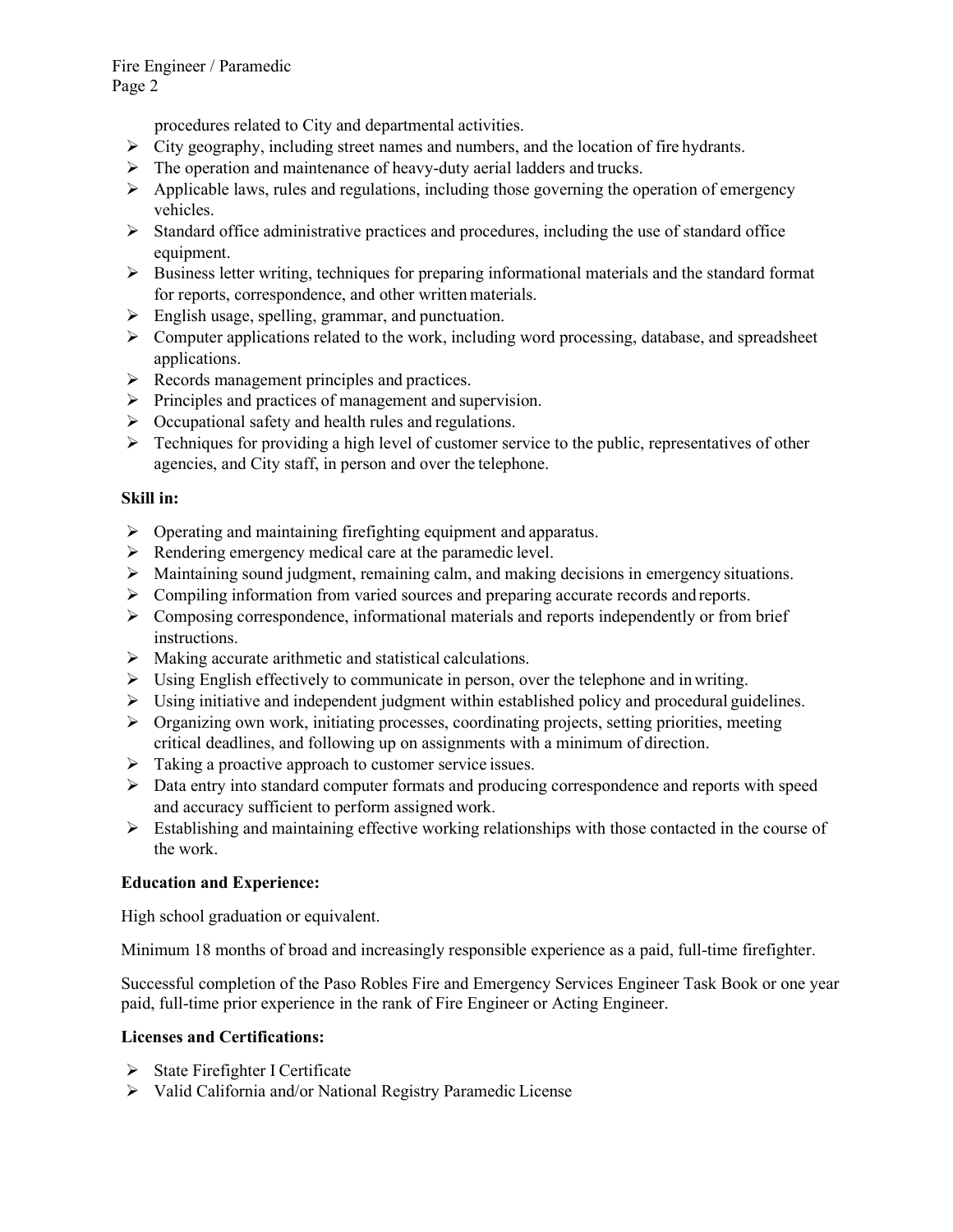- $\triangleright$  At a minimum. possess a valid California Class C Driver's License with Firefighter Endorsement
- $\triangleright$  State Driver/Operator 1A and 1B Certificates or State Fire Training course equivalency

Within 90 days of appointment must attain:

- $\triangleright$  San Luis Obispo County Emergency Medical Services (EMS) Agency Paramedic Accreditation
- $\triangleright$  San Luis Obispo County EMS Agency required training and certifications per SLO County EMS policy #342.

# **Working Conditions:**

Incumbents in this classification work 24-hour shift assignments, including weekends and holidays, and may be required to work overtime with little or no notice. Due to the varied and unpredictable nature of the work, incumbents may also be required to work under the following conditions:

During a shift, Fire Engineer/Paramedics are subject to unpredictable interruptions of sleep periods during which they must function effectively, including directing the work of others in emergency situations. While performing many emergency-related duties, a Fire Engineer/Paramedic is required to lift, carry and/or drag objects such as a hose line or smoke ejector weighing up to 80 pounds, wear special protective clothing weighing up to 100 pounds, and wear a self-contained breathing apparatus weighing up to 80 pounds for short or long distances and often in combination. While performing emergency aid, a Fire Engineer/Paramedic may lift and carry victims weighing up to 160 pounds, which requires use of the stomach and lower back muscles to support the body. Incumbents are exposed to a variety of weather conditions and are required to tolerate very hot and very cold temperatures. When responding to emergencies, incumbents also are exposed to other elements, including smoke, heat, flames, hazardous chemicals, and blood and other bodily fluids. In these situations, they must be able to ensure personal compliance with safety standards; stand, sit or walk for extended periods of time, unable to rest at will; use explosive strength, as in sprinting or jumping; walk over rough, uneven or rocky surfaces; use arms above shoulder level; bend or stoop repeatedly or continually over time; and use common hand tools, such as hammers, saws, and screw drivers.

Incumbents are required to have the ability to hear a variety of warning devices, and alarms, gas leaks, and/or calls for help. Some rescue duties require the operation of mechanical rescue equipment and the monitoring of proper safety techniques in the use of such equipment. The tools used by a Fire Engineer/Paramedic require precise arm-hand positioning and movements, such as when operating a chain saw or using emergency medical rescue equipment. The operation of firefighting equipment often requires the coordinated movement of more than one limb simultaneously. Emergency situations may require incumbents to work in small, cramped, crawl spaces, areas where vision is limited, and/or at heights, including on roof tops and/or ladders. A Fire Engineer/Paramedic must be able to distinguish among colors, including colors of smoke and flame, color coded equipment, hazardous materials identification placards, and wires, in order to identify or respond to potentially dangerous situations. In daily activities at a station assignment, incumbents operate office equipment requiring repetitive arm/hand movements, as when they enter data into a terminal, personal computer or keyboard device. In order to keep abreast of developments in their field, incumbents must be able to learn in a classroom setting, and through observation and oral instruction in an on-the-job training setting.

Incumbents may be assigned to the Hazardous Materials Response Team, and when so assigned, are required to wear a totally encapsulated suit for up to one hour, collect samples and secure leaks of unknown substances, work with heavy tools, and perform chemical tests to identify unknown substances.